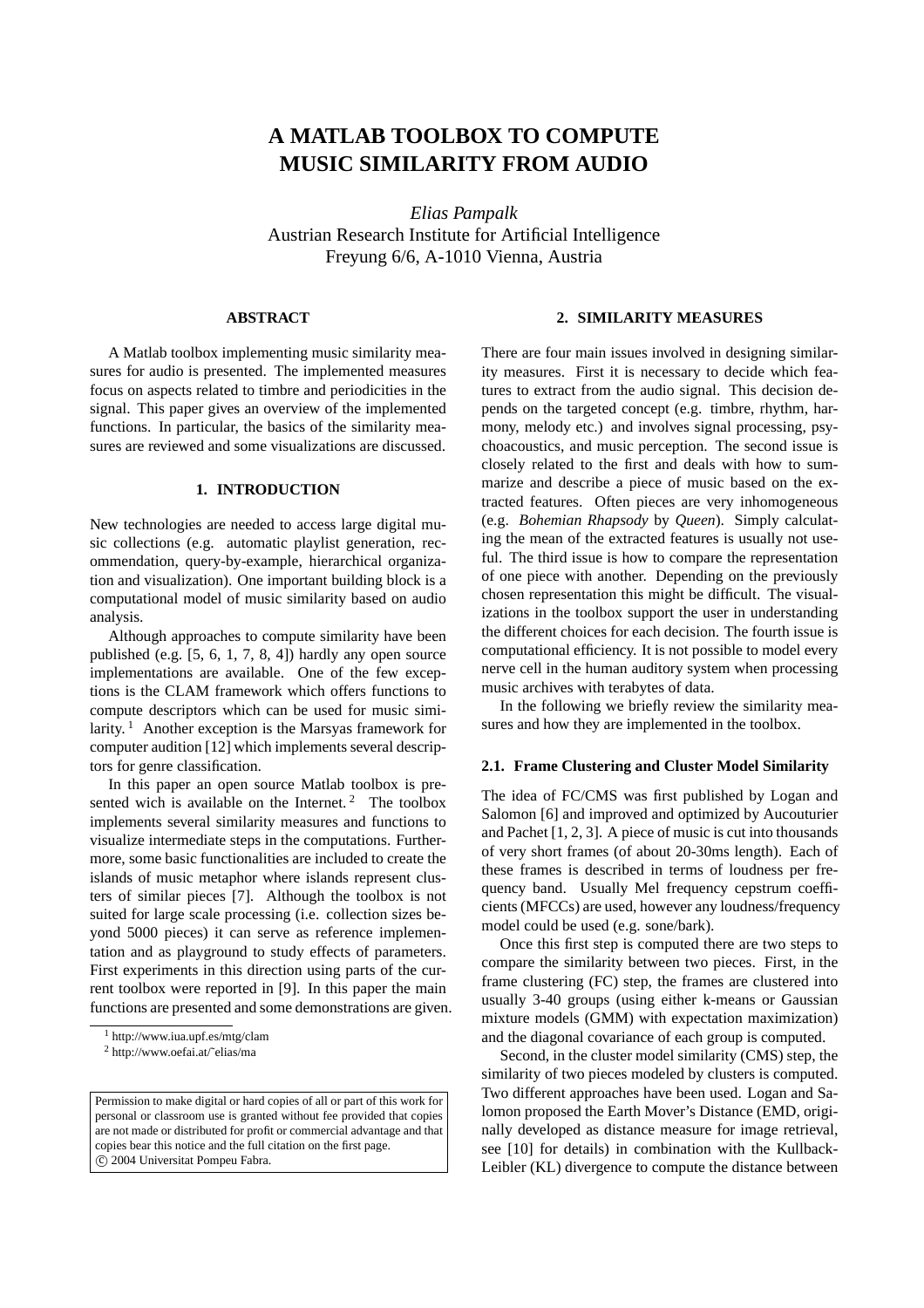two clusters.

Aucouturier and Pachet proposed using Monte Carlo (MC) sampling to measure the similarities of the cluster models. In particular, given two pieces A and B a large sample (2000-5000) is drawn from each of the cluster models. Then the likelihood that the sample drawn from A was generated by model B and vice versa is computed and used as distance function. The advantage of EMD-KL compared to MC is that it is computationally much faster, however in an evaluation presented in [3] MC outperformed EMD-KL.

The computation of the frames is either done using "ma\_mfcc" or "ma\_sone". In both cases the audio signal must be in the memory (usually loaded by "wavread"). FC/CMS is implemented by the functions "ma fc" and "ma\_cms". In both cases parameters define which variation (i.e. k-means or GMM, EMD-KL or MC) to use. Any combination is possible. For the GMM and MC the Netlab<sup>3</sup> toolbox and for the EMD the code published by Yossi Rubner is required.

In the remainder of this paper "AP 30" is used to describe FC with 20 MFCC coefficients (ignoring the 0th coefficient) and a GMM with 30 centers. For CMS the MC is used with 2000 samples as suggested by Aucouturier and Pachet. "LS 30" is used to describe the same as AP 30 but using k-means instead of a GMM and EMD-KL instead of MC as suggested by Logan and Salomon.

# **2.2. Spectrum Histograms**

The SHs [8] are a simple approach to summarize the spectral shape. They are based on a sone/bark representation of the audio signal. The SHs describe a piece by counting how many times each loudness level was exceeded in each frequency band. The distance between two SHs is measured with the Euclidean metric. SHs are computationally much faster than FC/CMS variations, however their performance is also significantly worse. The functions needed to compute SHs are "ma sone" and "ma sh".

## **2.3. Periodicity Histograms**

PHs were originally presented in the context of beat tracking [11]. Details of the differences between the PH similarity measure and previous approaches can be found in [8]. The idea is to describe periodically reoccurring beats. The features are extracted by further processing the sone/bark representation. The distance is measured using the Euclidean metric. Although the PH is not a good similarity measure it is a good starting point to compute higher level descriptors. The functions needed to compute PHs are "ma sone" and "ma ph".

## **2.4. Fluctuation Pattern**

FPs are an alternative approach to describe periodicities. The main difference between FPs [7] and PHs is that the

|                  | AP 30          | LS 30          | <b>SH</b> | PН      | FP     |
|------------------|----------------|----------------|-----------|---------|--------|
| Sone             |                |                | 6m        | 6m      | 6m     |
| <b>MFCC</b>      | 7 <sub>m</sub> | 7 <sub>m</sub> |           |         |        |
| Features         | 132m           | 15m            | 48s       | 12m     | 23s    |
| <b>Distances</b> | 74m            | 4m             | $<$ 1s    | $<$ 1 s | $<$ 1s |
| Total            | 213m           | 26m            | 7m        | 18m     | 6.5m   |
| R-Precision      | 0.43           | 0.38           | 0.21      | 0.13    | 0.25   |

**Table 1**. Small Evaluation. Computation times (in minutes [m] and seconds [s]) and R-precision values.

FPs include information on the energy distribution in the frequency spectrum which the PHs discard. Another differences is that FPs use a FFT instead of a comb-filter to find periodicities in the critical-bands (bark-scale). Furthermore, while the PHs use a resonance model which has a maximum at about 120bpm the FPs use a fluctuation model which has a peak at 4Hz (240bpm). The distance is measured using the Euclidean metric. The functions needed to compute FPs are "ma sone" and "ma fp".

# **3. EXAMPLES**

In this section some examples of how the toolbox can be used for visualizations and evaluations are given. Further examples are included in the code of most functions and are executed when the functions are called without input arguments.

### **3.1. Similarity Measures**

Figures 1-4 show how the representations used by the similarity measures reflect characteristics of the music. In all figures, darker shadings correspond to higher values. Each subplot represents a different piece of music, namely (a) Chopin - Waltz (Op.69 No.1), (b) Bon Jovi - Its My Life, and (c) Kai Tracid - Tiefenrausch. The later belongs to the genre dance/electronic and has very strong beats.

### **3.2. Simple Evaluation**

There are different ways to evaluate similarity measures. A true evaluation can only be performed in the context of a specific application and usually requires extensive user studies. However, several work arounds to compare different parameter settings have been presented, e.g. in [3] the authors use the R-precision. A simple script which demonstrates how such an evaluation can be performed is included in the toolbox ("ma simple eval").

Results from such an evaluation are shown in Table 1 including the computation times. The data set consists of 118 pieces classified into 19 categories. Note that the computation time for the feature computation for AP 30 can be reduced by using less iterations of the expectation maximization algorithm and stopping the iteration when the Gaussian mixture model converges. As can be seen the performance of AP 30 clearly outperforms SH, PH, and FP, while it is comparable to LS 30. Preliminary experiments indicated that the main difference in performance

<sup>3</sup> http://www.ncrg.aston.ac.uk/netlab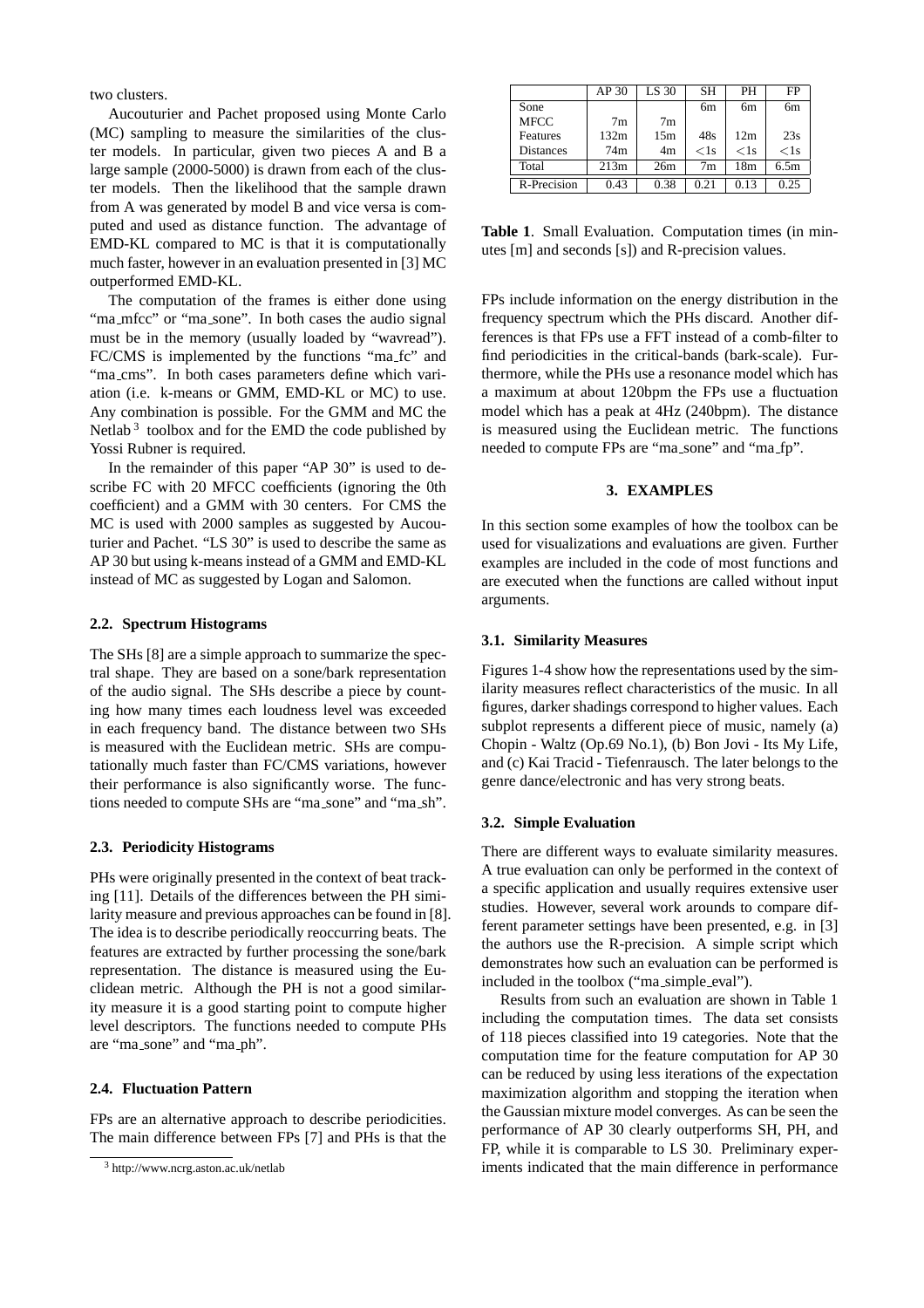

**Figure 1**. Frame Clustering (AP 30). On the left, the shadings correspond to the combined density distribution of the 30 Gaussians. On the right, the lines depict the cluster centers (i.e. the means of the Gaussians).



**Figure 2**. Periodicity Histograms.

between LS and AP is a result of using EMD instead of Monte Carlo sampling.

In addition to comparing R-precision values it is interesting to study confusion matrices. We compute the confusion between classes A (true) and B (estimated) as the average ratio (over all elements in A) of elements from B in the set of  $n$  nearest neighbors to an element from A. Where  $n$  is the number of elements in B. As can be seen some genres are very clearly distinguished such as blues (blu), classic orchestra (clo), classic piano (clp), and speech (spe). Furthermore, we had 3 classes which only contained pieces from one artist (bar, nma, sub), all of which are also well distinguishable. Most of the other classes are poorly distinguished, including alternative (alt), pop, and romantic dinner music (rom). One explanation is that the classes are defined subjectively and are not nec-



**Figure 5**. Confusion matrices for LS 30 and AP 30. The rows refer to the estimated classes and columns to the true classes. Black corresponds to 100%, white to zero.

essarily confined to distinctive timbres. As expected the main characteristics of the AP 30 and LS 30 confusion